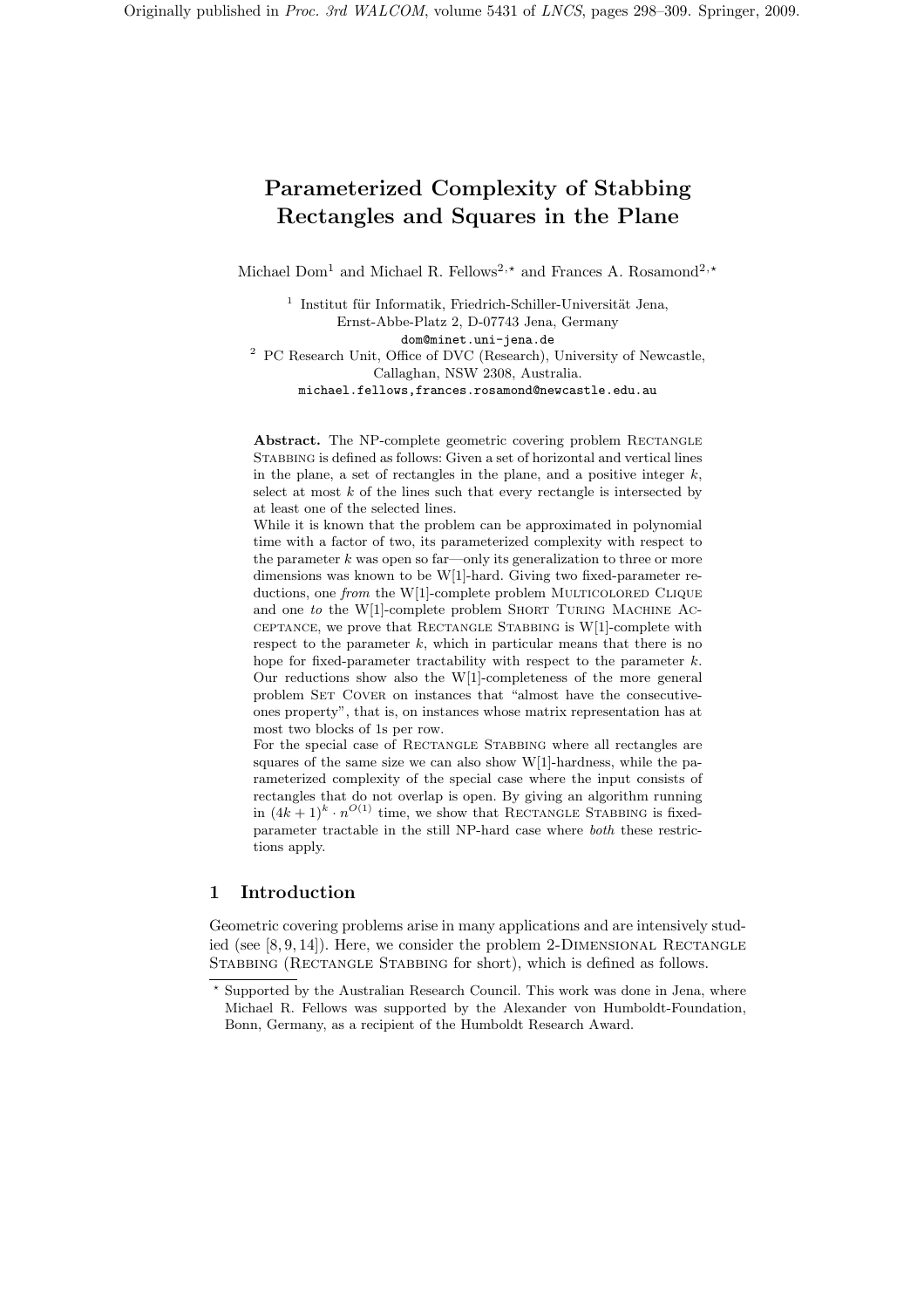### (2-DIMENSIONAL) RECTANGLE STABBING

**Input:** A set L of vertical and horizontal lines embedded in the plane, a set R of axis-parallel rectangles embedded in the plane, and a positive integer  $k$ .

Question: Is there a set  $L' \subseteq L$  with  $|L'| \leq k$  such that every rectangle from R is intersected ("stabbed") by at least one line from  $L'$ ?

RECTANGLE STABBING is NP-complete (see [8]). Its optimization version, considered in the setting of polynomial-time approximation, asks for a minimum*cardinality* set  $L' \subseteq L$  to cover all rectangles from R.

Applications of RECTANGLE STABBING range from radiotherapy [10] to embedded sensor networks, spatial data organization and statistical data analysis [1, 11]. Also, the problem of stabbing arbitrary connected figures (instead of rectangles) in the plane with horizontal and vertical lines can easily be reduced to Rectangle Stabbing by replacing each figure by its bounding box. The same holds for the stabbing problem where only the rectangles in the plane are given and a minimum number of horizontal and vertical lines shall be inserted that stab all rectangles: any instance of this problem can be transformed into an instance of RECTANGLE STABBING by inserting  $O(|R|)$  lines. Without loss of generality, we can always assume that all given lines have integer coordinates.

The literature so far mainly considers the polynomial-time approximability of Rectangle Stabbing and its variants. Hassin and Megiddo [10] give a factor- $d2^{d-1}$  approximation for stabbing d-dimensional, identical objects with axis-parallel lines in the d-dimensional space. Gaur et al.  $[8]$  achieve a factor-d approximation for d-DIMENSIONAL RECTANGLE STABBING, that is, for stabbing d-dimensional, axis-parallel hyperboxes with  $(d-1)$ -dimensional, axis-parallel hyperplanes; the two-dimensional case RECTANGLE STABBING, hence, can be approximated with a factor of two. A similar result was obtained by Mecke et al. [16]; they give a factor-d approximation algorithm for a problem called  $d$ -C1P-SET COVER, which is a generalization of  $d$ -DIMENSIONAL RECTANGLE STABBING. Weighted and capacitated versions of d-DIMENSIONAL RECTANGLE STABBING have been considered by Even et al. [4] and by Xu and Xu [18], also leading to several approximation algorithms. A restricted, but still NP-complete variant of (2-Dimensional) Rectangle Stabbing is called Interval Stabbing; here, every rectangle in the input is intersected by at most one horizontal line (that is, every rectangle is a horizontal interval in the plane). Kovaleva and Spieksma [12, 13] give constant-factor approximations for several variants of Interval Stabbing. Approximation algorithms for the more general variant of INTERVAL STABBING where the input contains horizontal and vertical intervals have been developed by Hassin and Megiddo [10].

Concerning the parameterized complexity of RECTANGLE STABBING and d-Dimensional Rectangle Stabbing (that is, the question whether there is an algorithm running in  $f(k) \cdot |(L, R, k)|^{O(1)}$  time), it is known that, on the one hand,  $d$ -DIMENSIONAL RECTANGLE STABBING is W[1]-hard with respect to the parameter k for  $d \geq 3$  [2]. On the other hand, two special cases of RECTangle Stabbing in two dimensions have been shown to be fixed-parameter tractable  $[2]$ : If each rectangle is intersected by at most b horizontal but arbitrar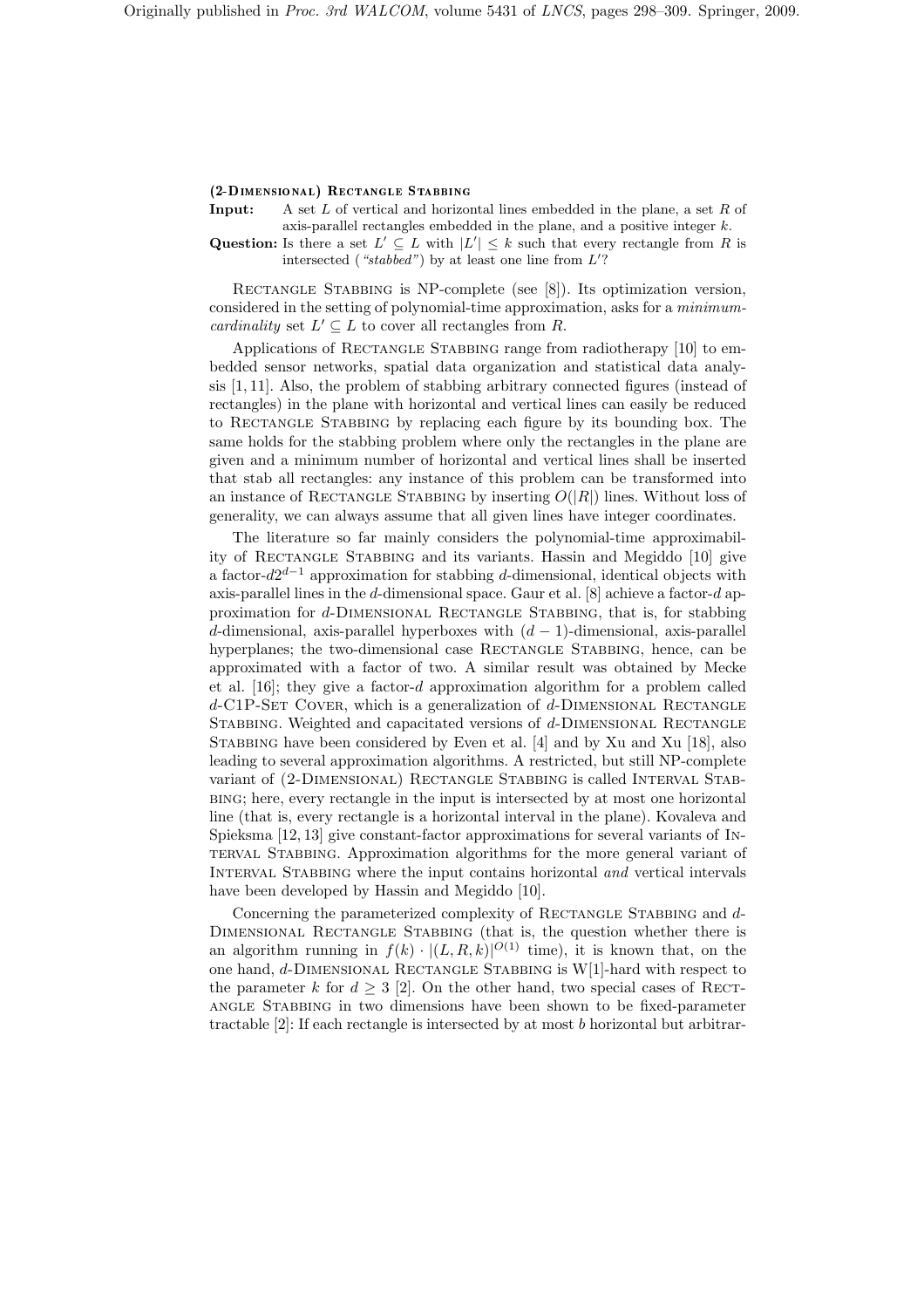ily many vertical lines or at most b vertical but arbitrarily many horizontal lines, or if each horizontal line intersects at most  $b$  rectangles, then RECTANGLE STAB-BING is fixed-parameter tractable with respect to the combined parameter  $b, k$ . The parameterized complexity of RECTANGLE STABBING without restrictions, however, remained open so far [2].

The contributions of this paper are the following. In Section 3, we settle the question of Dom and Sikdar [2] for the parameterized complexity of (2- DIMENSIONAL) RECTANGLE STABBING by proving its W[1]-hardness with respect to the parameter k as well as its membership in W[1]. Our proofs also show the  $W[1]$ -completeness of the more general problem 2-C1P-SET COVER (see Section 2), which was also open so far [2]. In Section 4, we consider the restriction of RECTANGLE STABBING where all rectangles in the input are squares of the same size that do not intersect. After showing its NP-hardness, we prove that this variant is fixed-parameter tractable. Due to the lack of space, some proofs are omitted.

# 2 Preliminaries

In the framework of parameterized complexity [3, 6, 17], the running time of an algorithm is viewed as a function of two quantities: the size of the given problem instance and a parameter. Thus, a parameterized problem is a subset of  $\Sigma^* \times \mathbb{N}$ , where  $\Sigma$  is a finite alphabet and N is the set of positive integers; an instance of a parameterized problem is a pair  $(I, k)$ , where k is called the parameter. A parameterized problem is said to be fixed-parameter tractable (FPT) with respect to the parameter  $k$  if there exists an algorithm for the problem running in  $f(k) \cdot |I|^{O(1)}$  time, where f is a computable function only depending on k.

A parameterized problem  $\pi_1$  is *fixed-parameter reducible* to a problem  $\pi_2$  if there are two computable functions  $f, g : \mathbb{N} \to \mathbb{N}$  and an algorithm that transforms an instance  $(I, k)$  of  $\pi_1$  into an instance  $(I', f(k))$  of  $\pi_2$  in  $g(k) \cdot |I|^{O(1)}$  time such that  $(I', f(k))$  is a yes-instance for  $\pi_2$  iff  $(I, k)$  is a yes-instance for  $\pi_1$ . The complexity hierarchy used for characterizing the hardness of parameterized problems is the W-hierarchy consisting of the classes  $W[1], W[2], \ldots, W[Sat], W[P],$ interrelated as follows: FPT  $\subseteq W[1] \subseteq W[2] \subseteq ... \subseteq W[Sat] \subseteq W[P]$ . There is strong evidence that all these subset inclusions are strict, which means that there are problems in W[1] that are presumably not fixed-parameter tractable and, in particular, that  $W[1]$ -hard problems are not fixed-parameter tractable [3, 6, 17]. To show that a problem is W[1]-hard (is in W[1]), one needs to exhibit a fixed-parameter reduction from a known W[1]-hard problem to the problem at hand (from the problem at hand to a problem known to be in W[1]). A problem is W[1]-complete if it is W[1]-hard and in W[1].

When considering an instance  $(L, R, k)$  of RECTANGLE STABBING, let  $L =$  $V \cup H$ , where  $V = \{v_1, \ldots, v_n\}$  are the vertical lines, ordered from left to right, and  $H = \{h_1, \ldots, h_m\}$  are the horizontal lines, ordered from top to bottom. For a rectangle  $r \in R$ , let  $\text{lx}(r),\text{rx}(r),\text{tx}(r),\text{bx}(r)$  be the indices of the leftmost, rightmost, topmost and bottommost line intersecting  $r$ . We define the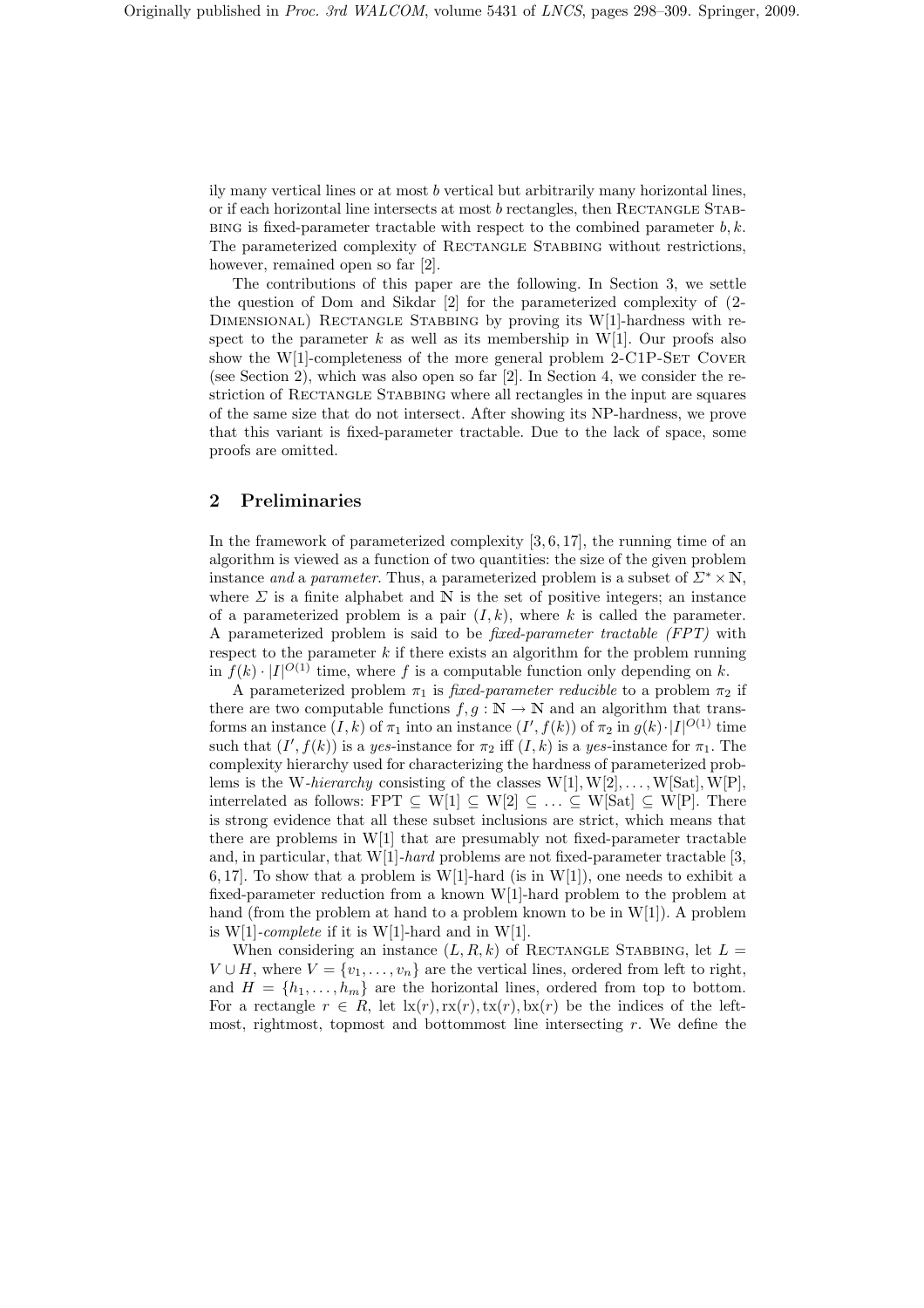

Fig. 1. Left top: A matrix having the 2-C1P, but not the 2-SC1P. Left bottom: A matrix having the 2-SC1P. Middle and right: Illustration of the equivalence between Rectangle Stabbing and 2-SC1P-Set Cover. In all figures of this paper, only the 1-entries of the matrices are displayed (that is, all 0-entries are omitted).

width wh $(r) := rx(r) - lx(r) + 1$  and the height  $ht(r) := bx(r) - tx(r) + 1$  as the number of vertical and horizontal lines, respectively, intersecting  $r$ . A rectangle  $r$ is called a *square* if  $wh(r) = ht(r)$ .

All graphs that we consider are undirected; a graph  $G = (V, E)$  is called kcolorable if there is a function  $c: V \to \{1, \ldots, k\}$  satisfying  $\forall \{u, v\} \in E : c(u) \neq \emptyset$  $c(v)$ ; the function c is then called a k-coloring for G.

For a simpler description of our algorithms and reductions, we will consider Rectangle Stabbing as a covering problem on binary matrices, which is a restricted version of the NP-complete problem SET COVER.<sup>3</sup>

**Input:** A binary matrix  $M$  and a positive integer  $k$ .

Question: Is there a set  $C'$  of at most k columns of M such that the submatrix  $M'$ of M that consists of these columns has at least one 1 in every row?

To introduce restricted versions of SET COVER, we need the following.

**Definition 1.** 1. Given a binary matrix M, a block of 1s in a row of M is a maximal set of consecutive 1-entries in this row.

2. A binary matrix  $M$  has the d-consecutive-ones property  $(d$ -C1P) if in every row of M there are at most d blocks of 1s.

3. A binary matrix M with columns  $c_1, \ldots, c_n$  has the separated d-consecutive-ones property (d-SC1P) if the columns of M can be partitioned into d sets of consecutive columns  $C^1 = \{c_1, \ldots, c_{j_1}\}, C^2 = \{c_{j_1+1}, \ldots, c_{j_2}\}, \ldots, C^d =$  ${c_{j_{d-1}+1}, \ldots, c_n}$  such that for every  $i \in \{1, \ldots, d\}$  the submatrix of M consisting of the columns of  $C<sup>i</sup>$  has at most one block of 1s per row.

See Fig. 1 for an illustration for the d-C1P and d-SC1P.

 $3$  SET COVER is usually defined as a subset selection problem; however, the equivalence of our definition and the more common definition of SET COVER as a subset problem can easily be seen by identifying columns with subsets and rows with elements to be covered.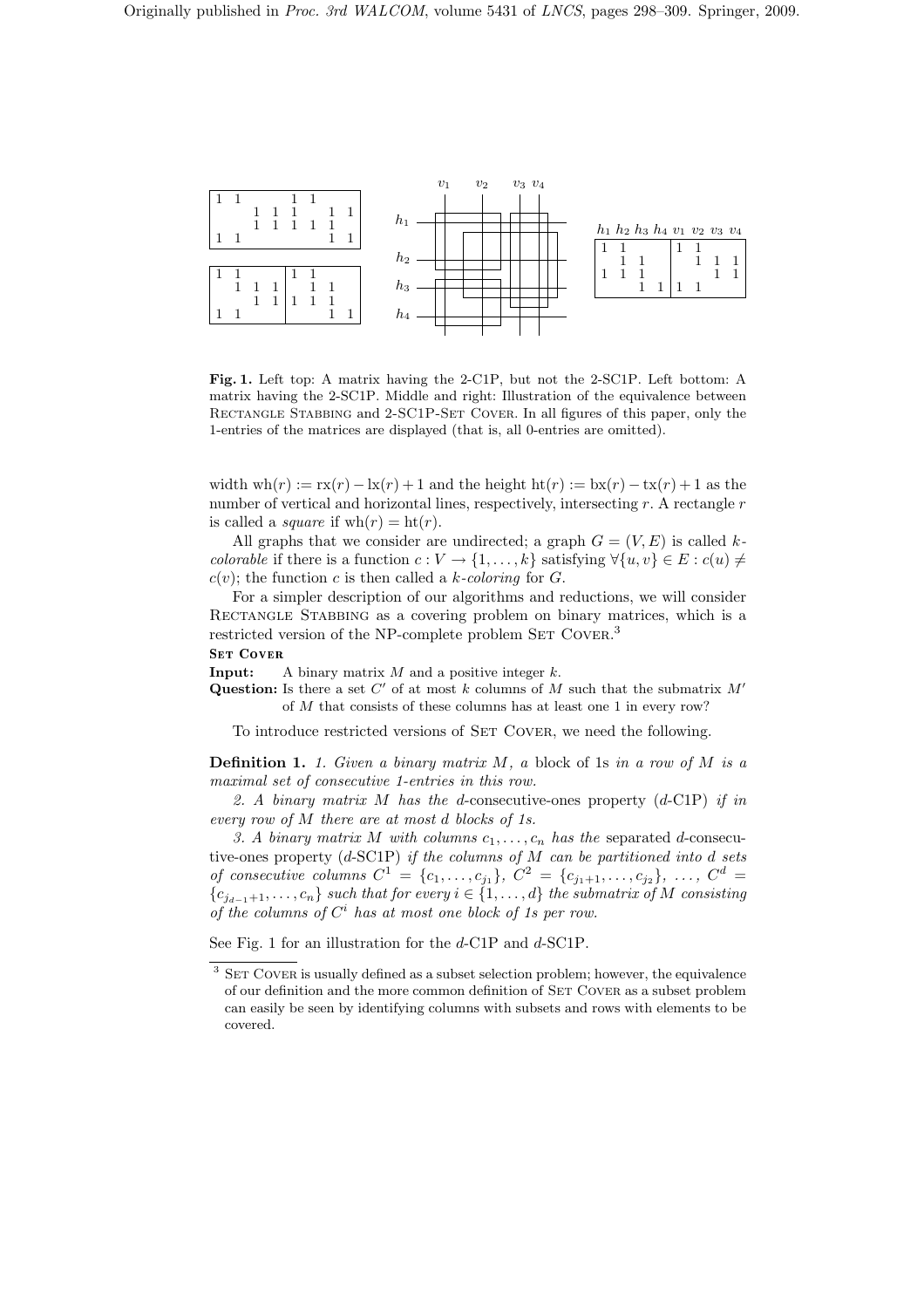If SET COVER is restricted by demanding that the input matrix  $M$  must have the d-C1P, then we call the resulting problem  $d$ -C1P-SET COVER; if M must have the  $d$ -SC1P, then we call the resulting problem  $d$ -SC1P-SET COVER. For an illustration of the following observation, see Fig. 1.

Observation 1 RECTANGLE STABBING and 2-SC1P-SET COVER are equivalent: There is a polynomial-time computable one-to-one mapping between instances of RECTANGLE STABBING and instances of 2-SC1P-SET COVER that leaves the parameter k unchanged and maps yes-instances to yes-instances and no-instances to no-instances.

# 3 W[1]-Completeness of Rectangle Stabbing

In this section, we prove that, for the parameter k, 2-SC1P-SET COVER is  $W[1]$ hard and  $2$ -C1P-SET COVER is in W[1], which implies the W[1]-completeness of Rectangle Stabbing.

### 3.1 W[1]-Hardness of Rectangle Stabbing

We give a fixed-parameter reduction from the problem MULTICOLORED CLIQUE defined below to 2-SC1P-SET COVER—the W[1]-hardness of RECTANGLE STAB- $BING$  then follows from the W[1]-hardness of MULTICOLORED CLIQUE [5] and the equivalence between 2-SC1P-SET COVER and RECTANGLE STABBING.

**Input:** An undirected k-colorable graph  $G = (V, E)$ , a positive integer k, and a k-coloring  $c: V \to \{1, \ldots, k\}$  for G.

Multi
olored Clique

Question: Is there a size- $k$  clique in  $G$ ?

The basic scheme of the reduction. The basic approach of our reduction is similar to the one used in the W[1]-hardness proof for  $3$ -SC1P-SET COVER [2]. However, due to the more restricted nature of 2-SC1P-SET COVER, the technical details are more involved.

We use the "MULTICOLORED CLIQUE reduction technique" [5], where the key idea is to use an alternative, equivalent formulation of MULTICOLORED CLIQUE: Given an undirected k-colorable graph  $G = (V, E)$ , a positive integer k, and a k-coloring  $c: V \to \{1, ..., k\}$  for G, find a set  $E' \subseteq E$  with  $|E'| = {k \choose 2}$  $\binom{k}{2}$  and a set  $V' \subseteq V$  with  $|V'| = k$  that satisfy the following three constraints:

Constraint 1: For every unordered pair  $\{a, b\}$  of colors from  $\{1, \ldots, k\}$ , the edge set  $E'$  contains an edge whose endpoints are colored with  $a$  and  $b$ .

Constraint 2: For every color from  $\{1, \ldots, k\}$ , the vertex set V' contains a vertex of this color.

Constraint 3: If E' contains an edge  $\{u, v\}$ , then V' contains the vertices u and v.

Clearly, this formulation of Multicolored Clique is equivalent to the original definition. Given an instance  $(G, k, c)$  of MULTICOLORED CLIQUE, we construct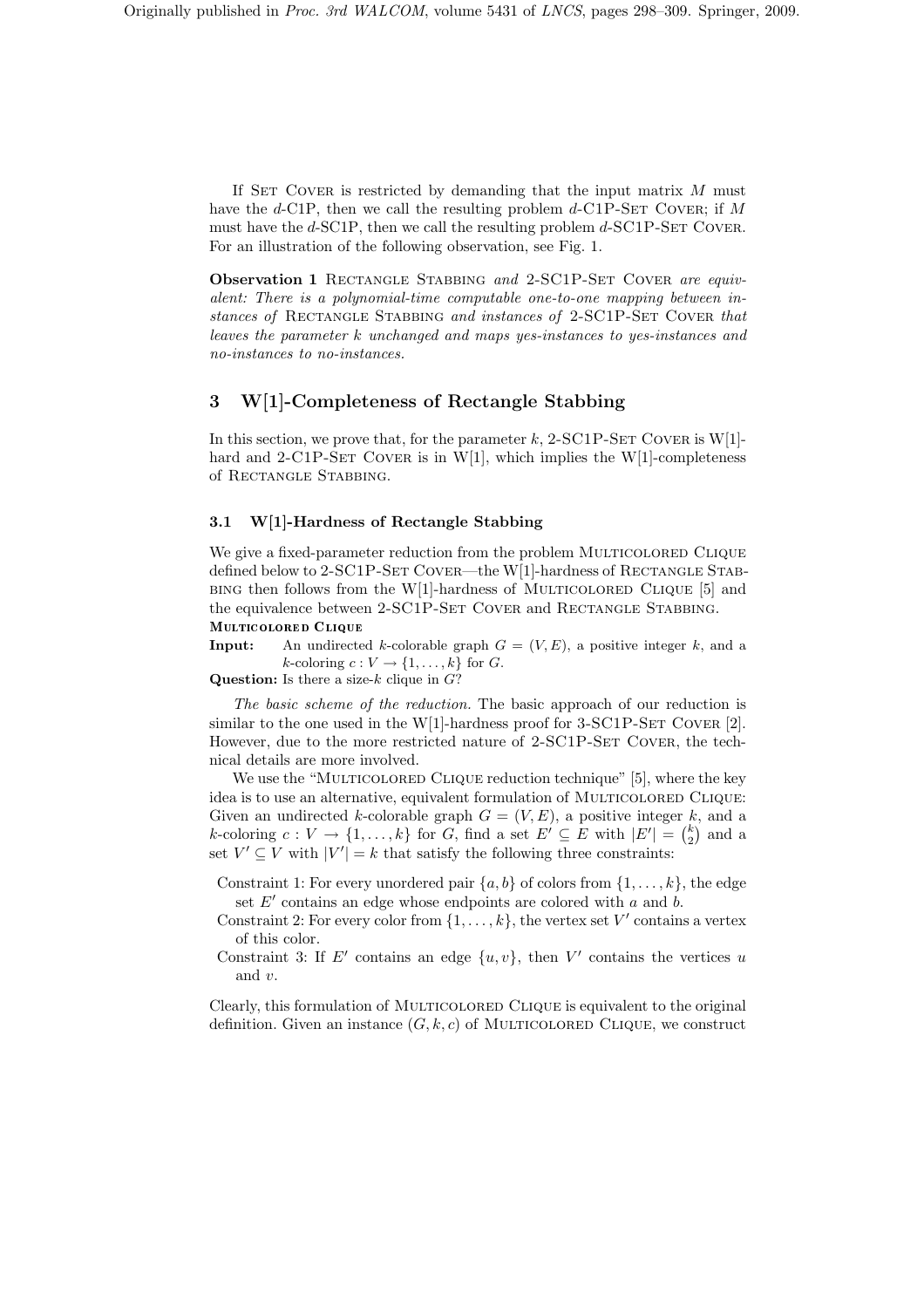an equivalent instance  $(M, k')$  of 2-SC1P-SET COVER based on this alternative formulation. The standard approach for such a construction would be to create a matrix M with  $|V| + |E|$  columns, one column for each vertex and each edge of G, and to set  $k' = k + \binom{k}{2}$  $\binom{k}{2}$ . The rows of M would have to be constructed in such a way that any solution  $C'$  for 2-SC1P-SET COVER on  $(M, k')$  corresponded to a solution  $(E', V')$  as described above for MULTICOLORED CLIQUE on the instance  $(G, k, c)$ . That is, the rows of M would have to enforce that Constraints 1–3 are satisfied. The problem with this standard approach is that the resulting matrix M does not have the 2-SC1P. Therefore, we use a construction that is based on the same ideas, but involves more columns and rows. In order to obtain a matrix that has the 2-SC1P, we add not one, but three columns to M for every edge e in G. Hence, an instance  $(G, k, c)$  of MULTICOLORED CLIQUE is mapped to an instance  $(M, k')$ , where  $k' = 3 \cdot {k \choose 2}$  ${k \choose 2} + k.$ 

To describe the details of M's construction, let the *color of an edge*  $\{u, v\}$ , denoted  $d({u, v})$ , be the set of colors of its endpoints, that is,  $d({u, v}) :=$  ${c(u), c(v)}$ . We assume that the edges  $E = {e_1, \ldots, e_{|E|}}$  and vertices  $V =$  $\{v_1, \ldots, v_{|V|}\}\$  of G are ordered in such a way that edges and vertices of the same color appear consecutively. For every edge color  $\{a, b\}$ , we define:  $E_{\{a,b\}}$  :=  ${e \in E \mid d(e) = {a, b}}$ , first $({a, b}) := min{p \in {1, ..., |E|}} \mid d(e_p) = {a, b}$ , and last $(\{a, b\}) := \max\{p \in \{1, ..., |E|\} \mid d(e_p) = \{a, b\}\}\.$  The details of the construction of  $M$  read as follows, see also Fig. 2.

The columns of M. The matrix M has  $3 \cdot |E| + |V|$  columns, partitioned into two sets  $C^1$  and  $C^2$ . The column set  $C^1$  consists of two subsets of columns: a subset  $D^1$  consisting of the columns  $c_1^1, \ldots, c_{|E|}^1$ , and a subset  $D^2$  consisting of the columns  $c_1^2, \ldots, c_{|E|}^2$ . The column set  $C^2$  also consists of two subsets of columns: the subset  $D^3$  consisting of the columns  $c_1^3, \ldots, c_{|V|}^3$ , and the subset  $D^4$ consisting of the columns  $c_1^4, \ldots, c_{|E|}^4$ .

These columns are ordered as follows in M. The leftmost  $2 \cdot |E|$  columns of M are those from  $C^1$ , the remaining  $|V| + |E|$  columns are those from  $C^2$ . The columns from  $C<sup>1</sup>$  are ordered in such a way that columns corresponding to edges of the same color appear consecutively. More precisely, for every edge color  $\{a, b\}$ , there are  $2 \cdot |E_{\{a, b\}}|$  consecutive columns

$$
c_{\text{first}(\{a,b\})}^1, \ldots, c_{\text{last}(\{a,b\})}^1, c_{\text{first}(\{a,b\})}^2, \ldots, c_{\text{last}(\{a,b\})}^2
$$

The columns from  $C^2$  are ordered as follows: To the right of the columns from  $C^1$ , there are the |V| columns  $c_1^3, \ldots, c_{|V|}^3$ . The rightmost |E| columns of M, finally, are the columns  $c_1^4, \ldots, c_{|E|}^4$ . Intuitively speaking, every column  $c_p^1 \in C^1$ , every column  $c_p^2 \in C^1$ , and every column  $c_p^4 \in C^2$  one-to-one corresponds to the edge  $e_p \in E$ , and every column  $c_q^3 \in C^2$  one-to-one corresponds to the vertex  $v_q \in$  $V.$ 

The rows of M. The rows of M have to ensure that every solution  $C'$  for 2-SC1P-SET COVER on  $(M, k' = 3 \cdot {k \choose 2})$  $\binom{k}{2} + k$  corresponds to a subset of edges and vertices of G satisfying Constraints  $1-3$ . Since there are three columns in M for every edge in  $G$ , we need *four* types of rows: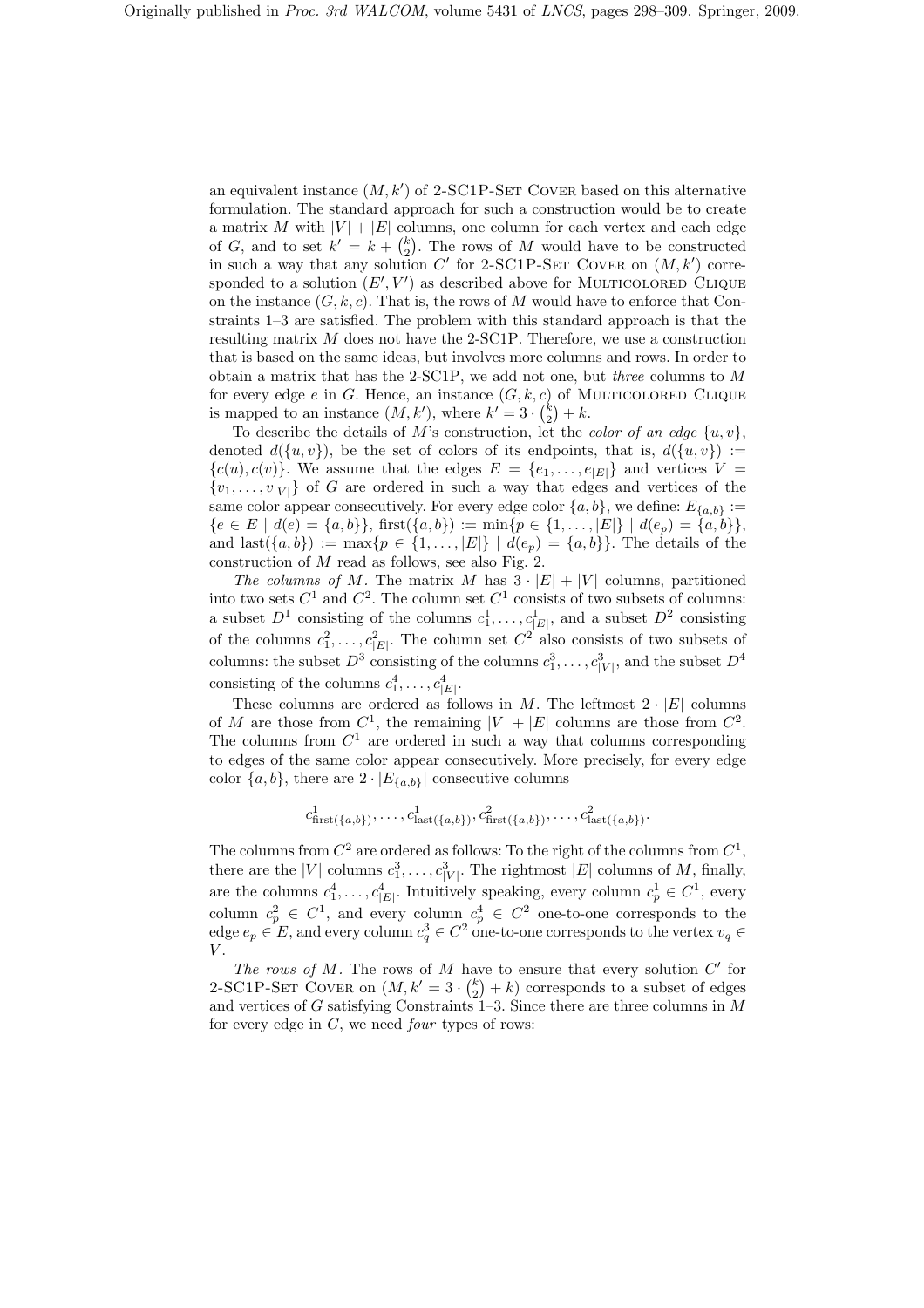

Fig. 2. Example for the construction of M in the W[1]-hardness proof for 2-SC1P-SET COVER. We assume that in G there are exactly two red vertices  $v_2, v_3$  and exactly three blue vertices  $v_7, v_8, v_9$ , among vertices of other colors. Moreover, the only edges between red and blue vertices are  $e_4, e_5, e_6, e_7$  with  $e_5 = \{v_2, v_8\}.$ 

Rows of Type 1 and 2 ensure that any set of  $k'$  columns that forms a solution for 2-SC1P-SET COVER contains exactly  $\binom{k}{2}$  $\binom{k}{2}$  columns from  $D^1$ —one of each edge color—,  $\binom{k}{2}$  $\binom{k}{2}$  columns from  $D^2$ —one of each edge color—,  $\binom{k}{2}$  $_{2}^{k}$ ) columns from  $D^4$ —one of each edge color—, and k columns from  $D^3$ —one of each vertex color. Type-3 rows ensure that the columns chosen from  $D^1$ ,  $D^2$ , and  $D^4$  are consistent: if a solution contains the column  $c_j^1$ , then it must contain  $c_j^4$ , and *vice versa*; analogously, if a solution contains the column  $c_j^2$ , then it must contain  $c_j^4$ , and *vice versa*. Finally, Type-4 rows ensure that if a solution contains a column  $c_j^1$  (and, due to the Type-3 rows, the column  $c_j^2$ ) corresponding to an edge  $e_j = \{u, v\}$ , then it also contains the columns corresponding to the vertices  $u$  and  $v$ . See Fig. 2 for an illustration of the following construction details. The argument that the reduction works correctly is omitted.

**Type-1 rows.** For every edge color  $\{a, b\}$ , M contains three rows  $r^1_{\{a, b\}, D^1}$ ,  $r^1_{\{a,b\},D^2}$ , and  $r^1_{\{a,b\},D^4}$ .

For  $x = 1, 2, 4$ , the row  $r^1_{\{a,b\},D^x}$  has a 1 in every column  $c_j^x \in D^x$  with  $d(e_j) =$  ${a, b}$ , and 0s in all other columns.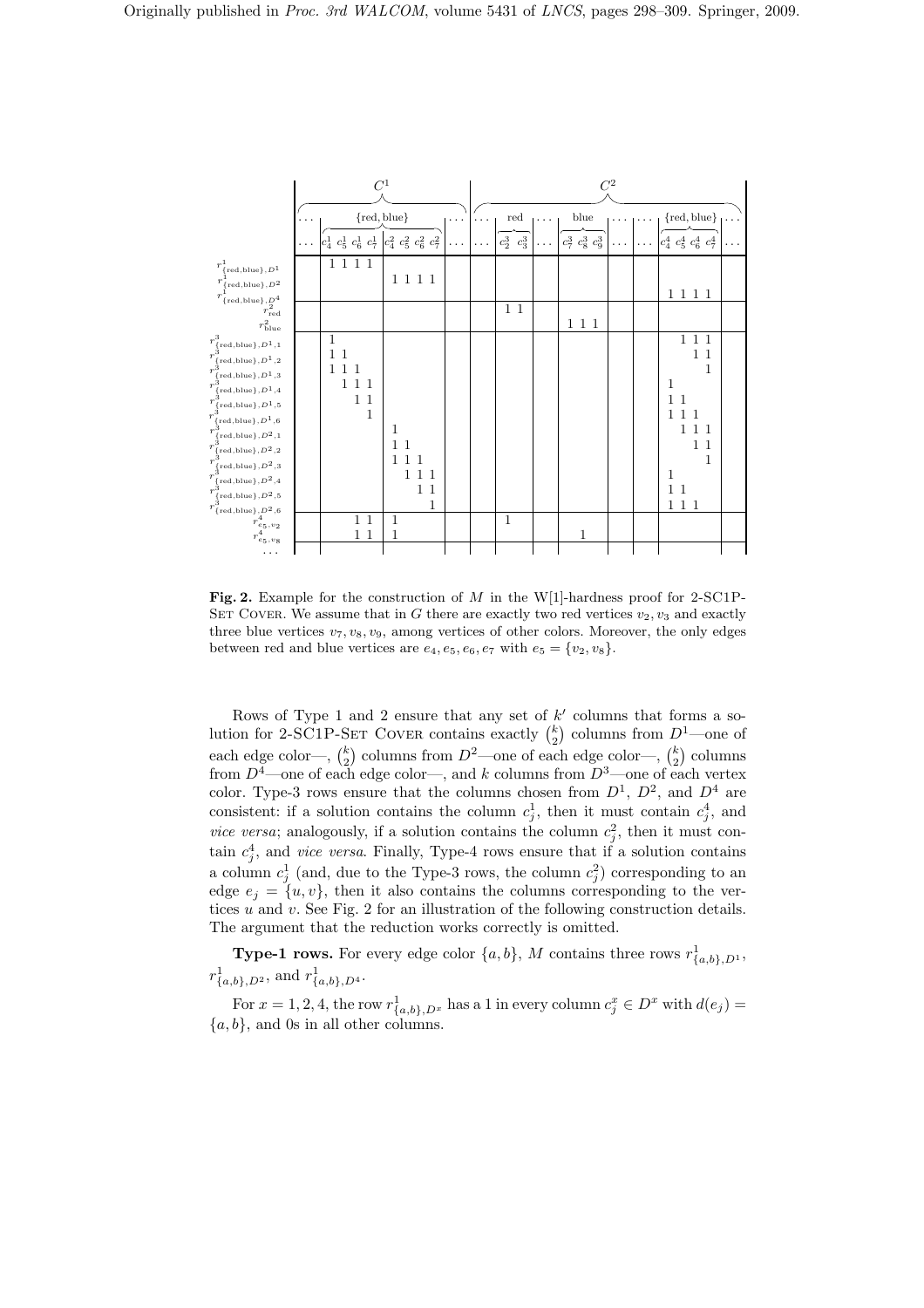**Type-2 rows.** For every vertex color  $a \in \{1, ..., k\}$ , M contains a row  $r_a^2$ which has a 1 in every column  $c_j^3 \in D^3$  with  $c(v_j) = a$ , and 0s in all other columns.

Observe that the rows of the Types 1 and 2 together with the value of  $k'$ force every solution for 2-SC1P-SET COVER on  $(M, k')$  to contain exactly one column from each of  $D^1$ ,  $D^2$ , and  $D^4$  for every edge color and *exactly one* column from  $D^3$  for every vertex color.

**Type-3 rows.** For every edge color  $\{a, b\}$ , M contains a set of  $2 \cdot (|E_{\{a,b\}}| - 1)$ rows  $r^3_{\{a,b\},D^1,i}$  and a set of  $2 \cdot (|E_{\{a,b\}}|-1)$  rows  $r^3_{\{a,b\},D^2,i}$ , where in both cases  $1 \leq i \leq 2 \cdot (|E_{\{a,b\}}| - 1).$ 

A row  $r^3_{\{a,b\},D^x,i}$  with  $x \in \{1,2\}$  and  $i \in \{1,\ldots,|E_{\{a,b\}}|-1\}$  has a 1 in every column  $c_j^x \in C^x$  with  $d(e_j) = \{a, b\}$  and  $j < \text{first}(\{a, b\}) + i$  and every column  $c_j^4 \in C^4$  with  $d(e_j) = \{a, b\}$  and  $j \geq \text{first}(\{a, b\}) + i$ , and 0s in all other columns.

A row  $r^3_{\{a,b\},D^x,i}$  with  $i \in \{|E_{\{a,b\}}|,\ldots,2\cdot(|E_{\{a,b\}}|-1)\}\)$  has a 1 in every column  $c_j^x \in C^x$  with  $d(e_j) = \{a, b\}$  and  $j \geq \text{first}(\{a, b\}) + i - (|E_{\{a, b\}}| - 1)$  and every column  $c_j^4 \in C^4$  with  $d(e_j) = \{a, b\}$  and  $j < \text{first}(\{a, b\}) + i - (|E_{\{a, b\}}| - 1)$ , and 0s in all other columns.

To see that the columns selected from  $D^x$ ,  $x \in \{1,2\}$ , and  $D^4$  are consistent in every solution for 2-SC1P-SET COVER on  $(M, k')$ , observe that taking a column  $c_j^x$  into the solution, this column does not contain a 1 from the rows  $r^3_{\{a,b\},D^x,j-\text{first}(\{a,b\})}$  and  $r^3_{\{a,b\},D^x,j-\text{first}(\{a,b\})+|E_{\{a,b\}}|}$  (if existing). Hence, the single column from  $D^4$  belonging to the solution must be  $c_j^4$ .

**Type-4 rows.** For every edge  $e_p = \{v_{q_1}, v_{q_2}\} \in E$ , the matrix M contains two rows  $r_{e_p, v_{q_1}}^4$  and  $r_{e_p, v_{q_2}}^4$ .

For  $i = 1, 2$ , the row  $r_{e_p, v_{q_i}}^4$  has a 1 in every column  $c_j^1 \in C^1$  with  $d(e_j) = d(e_p)$ and  $j > p$ , every column  $c_j^2 \in C^2$  with  $d(e_j) = d(e_p)$  and  $j < p$ , and the column  $c_{q_i}^3 \in C^3$ , and 0s in all other columns.

Theorem 1. 2-SC1P-SET COVER, 2-C1P-SET COVER, and RECTANGLE STAB-BING are W[1]-hard with respect to the parameter  $k$ .

Using a modification of the above construction, we can also show:

Theorem 2. The restricted variant of RECTANGLE STABBING where all rectangles in R are squares having the same width and the same height is  $W[1]$ -hard with respect to the parameter k.

### 3.2 Membership of Rectangle Stabbing in W[1]

The membership of RECTANGLE STABBING, and, more general, of 2-C1P-SET COVER, in  $W[1]$  can be shown in analogy to the proof given by Marx [15] for DOMINATING SET on intersection graphs of axis-parallel rectangles: One exhibits a fixed-parameter reduction to the W[1]-complete [3] problem Short Turing Machine Acceptance, defined as follows.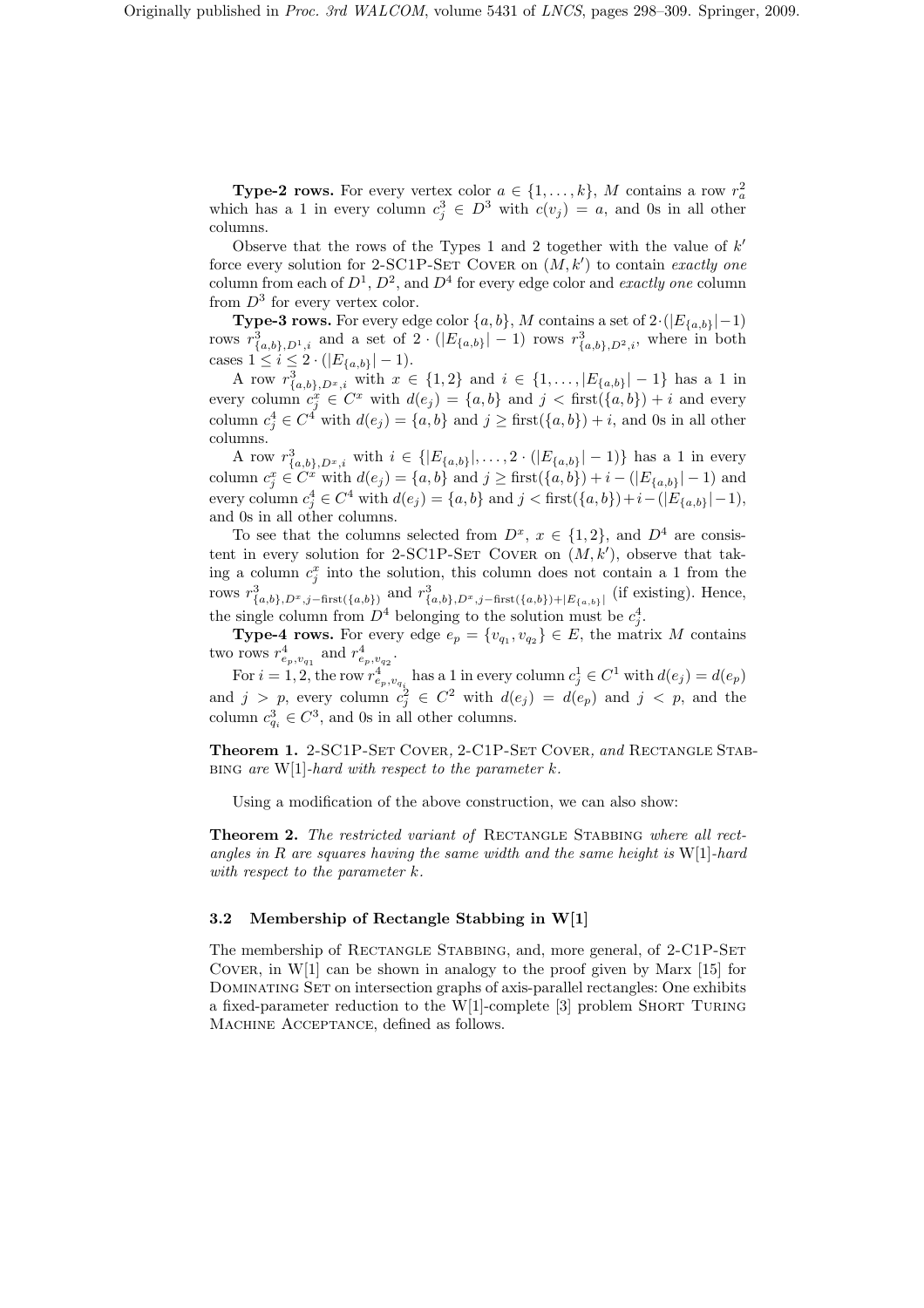Input: The description of a nondeterministic Turing machine N and a positive integer  $k'$ .

**Question:** Can  $N$  stop within  $k'$  steps on the empty input string?

To reduce 2-C1P-Set Cover to Short Turing Machine Acceptance, one constructs, for a given instance  $(M, k)$  of 2-C1P-SET COVER, a nondeterministic Turing machine N that can stop after  $k' = f(k)$  steps on the empty input string iff  $(M, k)$  is a yes-instance. Intuitively speaking, this Turing machine N nondeterministically decides in  $f(k)$  steps whether the tuple  $(M, k)$ , which is encoded into the internal states and the transition function of  $N$ , is a yes-instance of 2-C1P-SET COVER or not, and correspondingly it either stops after  $f(k)$  steps or goes into an infinite loop (details are omitted).

**Theorem 3.** For the parameter k, 2-C1P-SET COVER, 2-SC1P-SET COVER and RECTANGLE STABBING are in  $W[1]$ .

# 4 Stabbing Nonoverlapping Squares of the Same Size

In this section, we consider the natural restriction of RECTANGLE STABBING where no two rectangles from R "overlap". Two rectangles  $r_1, r_2$  overlap if there exist a vertical line v and a horizontal line h that both intersect  $r_1$  as well as  $r_2$ . Moreover, we further restrict the problem by demanding that all rectangles in  $R$ are squares of the same size, meaning that there is a number  $b$  such that for every rectangle r in R we have  $wh(r) = ht(r) = b$ . We call this restricted problem variant Disjoint b-Square Stabbing; it is equivalent to the stabbing problem where a set of unit squares in the plane is given (but no lines are given) and a minimum number of horizontal and vertical lines shall be inserted that stab all the squares.

Basic Observations. We show that, one the one hand, the problem DISJOINT b-SQUARE STABBING is NP-complete for every  $b \geq 2$ , while, on the other hand, it is polynomial-time solvable for  $b = 1$ . To prove the NP-hardness, one can reduce from the NP-complete [7] problem VERTEX COVER (details omitted).

# **Theorem 4.** DISJOINT b-SQUARE STABBING is NP-complete for every  $b > 2$ .

Complementing Theorem 4, one can see that DISJOINT  $b$ -SQUARE STABBING is polynomial-time solvable for  $b = 1$ . To this end, observe that every instance of Disjoint 1-Square Stabbing is equivalent to an 2-SC1P-Set Cover instance  $(M, k)$  where the column set of M can be partitioned into two sets  $C<sup>1</sup>$ and  $C<sup>2</sup>$  of consecutive columns such that every row of M contains exactly one 1 in a column of  $C^1$  and one 1 in a column of  $C^2$ . Such a matrix can be interpreted as a bipartite graph, and, hence,  $(M, k)$  corresponds to an instance of VERTEX COVER on bipartite graphs. VERTEX COVER on bipartite graphs, however, is known to be polynomial-time solvable.

Fixed-parameter tractability. We show that DISJOINT  $b$ -SQUARE STABBING is in FPT with respect to the parameter  $k$ . To this end, we present a search-tree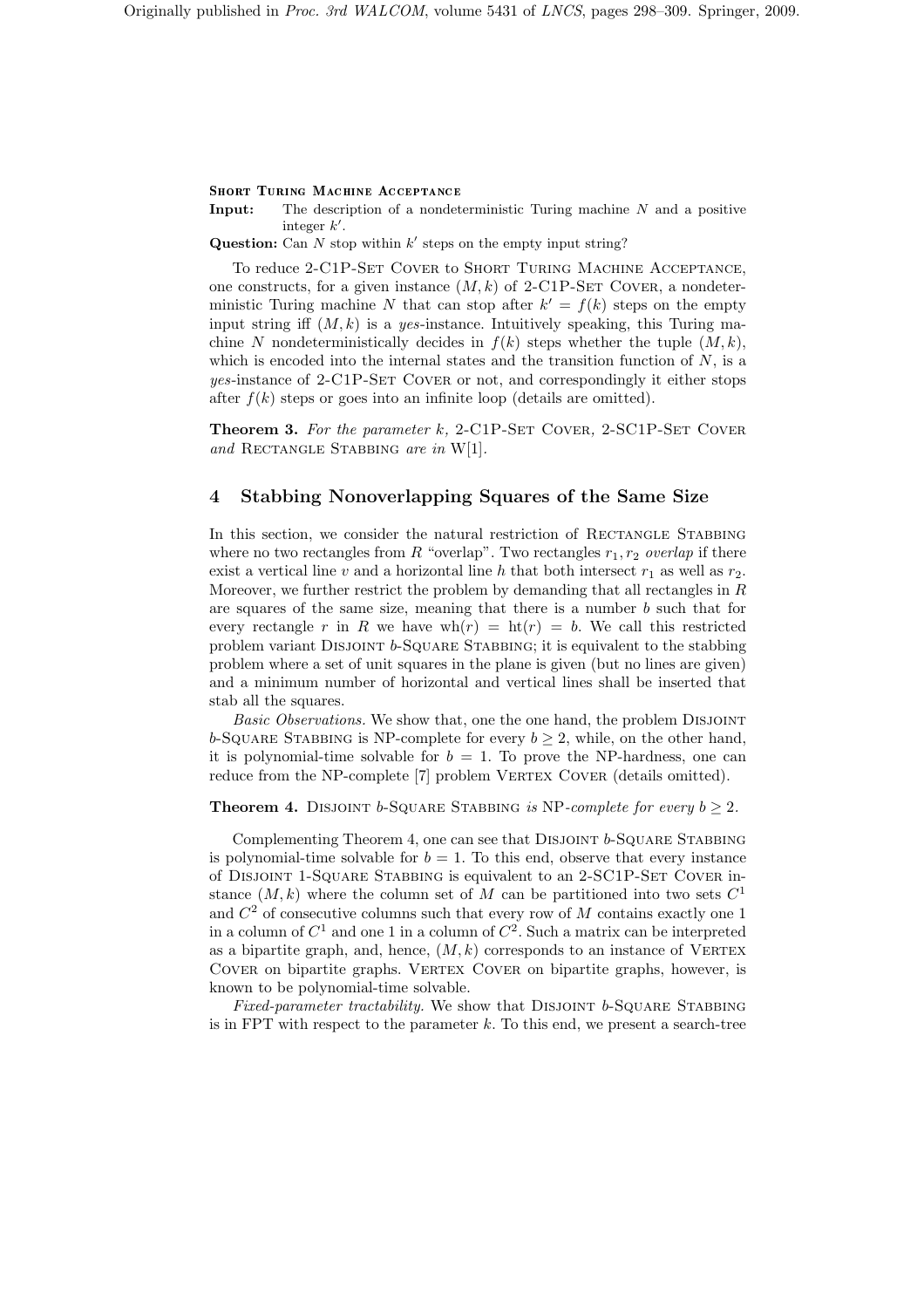algorithm, that is, a recursive algorithm that in each recursive step branches into a bounded number of cases. More precisely, in each step the algorithm first determines a subset of the given lines in such a way that every size-k solution for the RECTANGLE STABBING instance must contain at least one of these lines, and then recursively tests which of these lines leads to the desired solution.

In order to bound the size of the above subsets of lines and, thus, the number of cases to branch into, in each step a set of data reduction rules is applied. Each of these rules takes as input an instance  $(L, R, k)$  of RECTANGLE STABBING and outputs in polynomial time an instance  $(L', R', k')$  of RECTANGLE STABBING such that  $|L'| \leq |L|, |R'| \leq |R|, k' \leq k$ , and  $(L', R', k')$  is a yes-instance iff  $(L, R, k)$  is a yes-instance. An instance to which none of the rules can be applied is called reduced. Our data reduction rules read as follows.

- Rule 1: If there are two lines  $l_1, l_2 \in L$  such that every rectangle in R that is intersected by  $l_2$  is also intersected by  $l_1$ , then delete  $l_2$ .
- Rule 2: If there are two rectangles  $r_1, r_2 \in R$  such that every line in L that intersects  $r_1$  also intersects  $r_2$ , then delete  $r_2$ .
- Rule 3: If there are  $k+2$  rectangles  $r_1, \ldots, r_{k+2} \in R$  such that no horizontal line intersects more than one of these rectangles and, for each  $i \in \{1, \ldots, k+\}$ 1} we have  $\text{lx}(r_i) \geq \text{lx}(r_{k+2})$  and  $\text{rx}(r_i) \leq \text{rx}(r_{k+2})$ , then delete  $r_{k+2}$ .

While the correctness of Rules 1 and 2 is obvious, the correctness of Rule 3 follows from the fact that  $k$  horizontal lines cannot intersect all rectangles  $r_1, \ldots, r_{k+1}$ . Note that the data reduction rules may transform an instance of Disjoint b-Square Stabbing into an instance of Rectangle Stabbing where the rectangles have heights or widths smaller than  $b$ ; anyway, we call such an instance a *reduced instance of* DISJOINT *b*-SQUARE STABBING.

The following observation is an immediate consequence of Rule 1.

Observation 2 In a reduced problem instance of RECTANGLE STABBING, for every vertical line  $v_j \in V$ , there exist rectangles  $r, r' \in R$  with  $\text{lx}(r) = j$ and  $\operatorname{rx}(r') = j$ .

Observation 3 After applying any sequence of data reduction rules to an instance of DISJOINT b-SQUARE STABBING, for any two rectangles  $r_1, r_2 \in R$ , we have  $\text{lx}(r_1) > \text{lx}(r_2) \Rightarrow \text{rx}(r_1) \geq \text{rx}(r_2)$  and  $\text{rx}(r_1) < \text{rx}(r_2) \Rightarrow \text{lx}(r_1) \leq \text{lx}(r_2)$ .

The latter observation follows from the fact that every instance of Disjoint b-Square Stabbing has the property described in the observation, and none of the data reduction rules destroys the property. The next observation follows directly from Rule 3; the proof of Lemma 1 is omitted.

Observation 4 In a reduced instance of DISJOINT b-SQUARE STABBING, for every  $j \in \{1, \ldots, n\}$  there are at most  $k + 1$  rectangles r with  $\mathrm{lx}(r) = j$ .

**Lemma 1.** For every rectangle r in a reduced instance, there are at most  $k$ rectangles r' with  $rx(r') < rx(r)$  and  $lx(r') \geq lx(r)$ , and all these rectangles have  $\mathrm{lx}(r') = \mathrm{lx}(r)$ .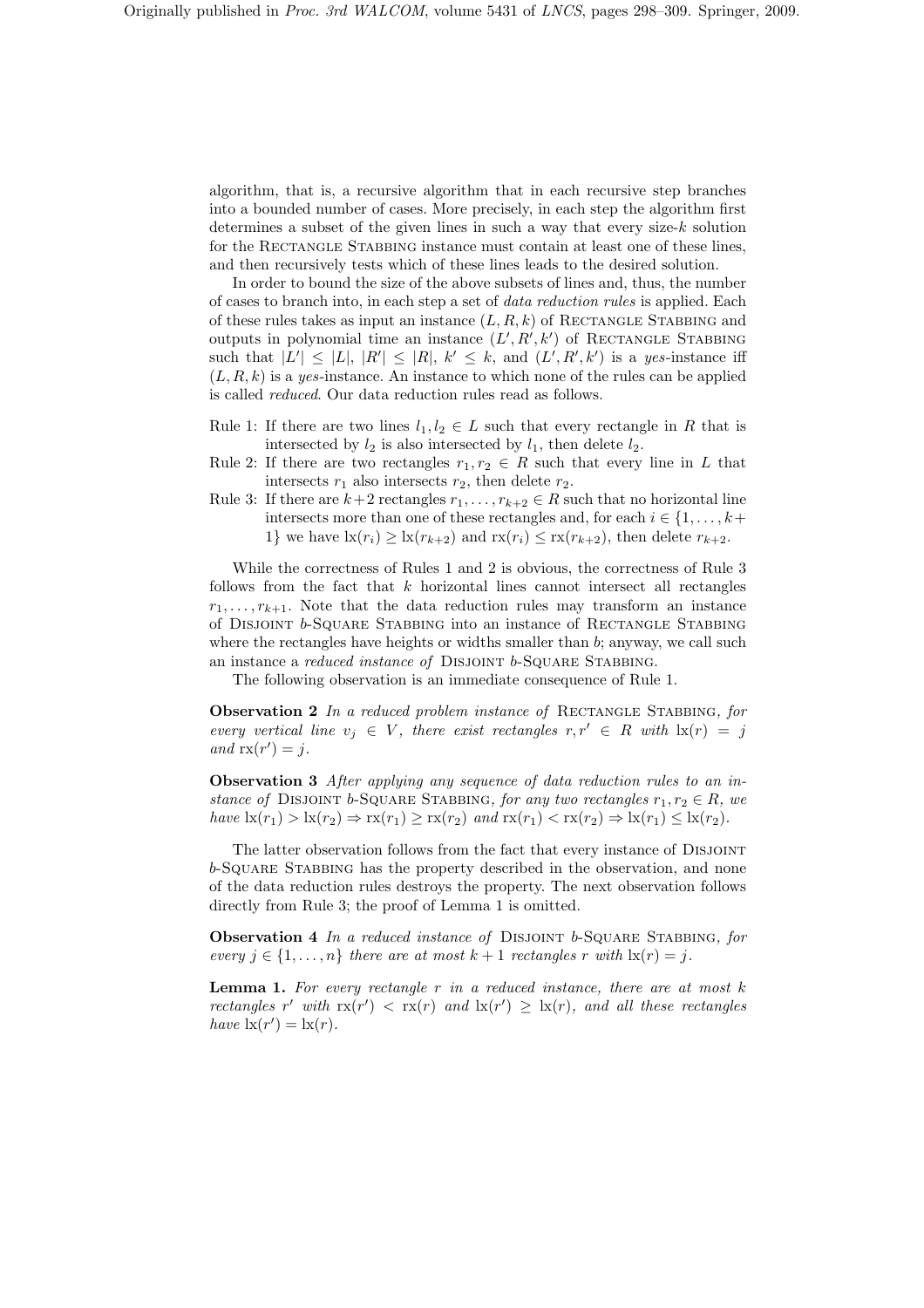**Lemma 2.** Let r be a rectangle with  $wh(r) > xk + 1$  for  $x \geq 2$  in a reduced instance. Then there exists a rectangle r' with  $\ln(r') < \ln(r)$  and  $(x-1)k + 1 <$  $\operatorname{wh}(r') \leq xk + 1.$ 

*Proof.* We show that the lemma is true if r has minimum  $\mathbf{x}(r)$  under all rectangles whose width is greater than  $x k + 1$ ; this suffices to prove the lemma.

Observation 2 implies the existence of a rectangle r' with  $rx(r') = p$  for every  $p \in \{k(r), \ldots, k(r)-1\}$ . Due to Lemma 1, at most k of these rectangles can have  $\mathrm{lx}(r') \geq \mathrm{lx}(r)$ , and, hence, there exists  $p \in \{ \mathrm{rx}(r) - k - 1, \ldots, \mathrm{rx}(r) - 1 \}$ such that there is a rectangle r' with  $rx(r') = p$  and  $lx(r') < lx(r)$ . For the width of r' we have  $wh(r') = rx(r') - lx(r') + 1 \geq rx(r) - k - 1 - lx(r') +$  $1 > \text{rx}(r) - k - 1 - \text{lx}(r) + 1 = \text{wh}(r) - k - 1$ . Due to the selection of r, no rectangle r' with  $\text{lx}(r') < \text{lx}(r)$  can have  $\text{wh}(r') > xk + 1$ , and, hence, we have  $(x-1)k + 1 < \text{wh}(r') \leq xk + 1.$ 

**Lemma 3.** If a reduced instance contains a rectangle r with  $wh(r) > 2k + 1$ . then there exists a rectangle  $r'$  with the following properties.

- 1.  $k + 1 < \text{wh}(r') \leq 2k + 1$ .
- 2. There are at least k rectangles  $r''$  with  $rx(r'') \in \{lx(r'), \ldots, rx(r') 1\}$ .
- 3. All rectangles  $r''$  with  $rx(r'') \in \{lx(r'), \ldots, rx(r')-1\}$  have  $lx(r'') \leq lx(r')$ .
- 4. All rectangles  $r''$  with  $rx(r'') \in \{lx(r'), \ldots, rx(r')-1\}$  have  $wh(r'') \leq 2k+1$ .

*Proof.* The existence of a rectangle r' with  $k + 1 < \text{wh}(r') \leq 2k + 1$  follows from Lemma 2. Select a rectangle r' in such a way that  $k + 1 < wh(r') \leq 2k + 1$ and  $\mathrm{lx}(r')$  is minimum under this property. Clearly,  $r'$  fulfills properties 2 and 3 because of Observations 2 and 3, respectively. Now assume, for the sake of a contradiction, that there is a rectangle  $r''$  with  $rx(r'') \in \{lx(r'), \ldots, rx(r') - 1\}$ and  $wh(r'') > 2k + 1$ . Clearly, we have  $\text{lx}(r'') < \text{lx}(r')$ . Together with Lemma 2, this implies the existence of a rectangle  $r'''$  that has  $\text{lx}(r''') < \text{lx}(r'') < \text{lx}(r')$ and  $k + 1 < \text{wh}(r''') \leq 2k + 1$ , contradicting the selection of  $r'$ . ⊓⊔

**Theorem 5.** DISJOINT b-SQUARE STABBING is solvable in  $(4k+1)^k \cdot n^{O(1)}$  time.

*Proof.* If all rectangles have width at most  $2k + 1$ , the instance can be solved in  $(2k+2)^k \cdot n^{O(1)}$  time [2]. Otherwise, there is a rectangle r' as described in Lemma 3, such that the vertical line going through  $\text{lx}(r')$  intersects more than k rectangles whose width is at most  $2k+1$ . Since no horizontal line intersects more than one of these rectangles, not all of them can be stabbed by horizontal lines. Therefore, the solution must contain a vertical line intersecting at least two of these rectangles. There are at most  $4k + 1$  such lines. □

# 5 Open Questions

Is RECTANGLE STABBING in FPT when the input consists of nonoverlapping arbitrary rectangles? Is there a polynomial-size problem kernel for DISJOINT  $b$ -SQUARE STABBING? Is  $d$ -DIMENSIONAL RECTANGLE STABBING in W[1] when parameterized by both  $k$  and  $d$ ?